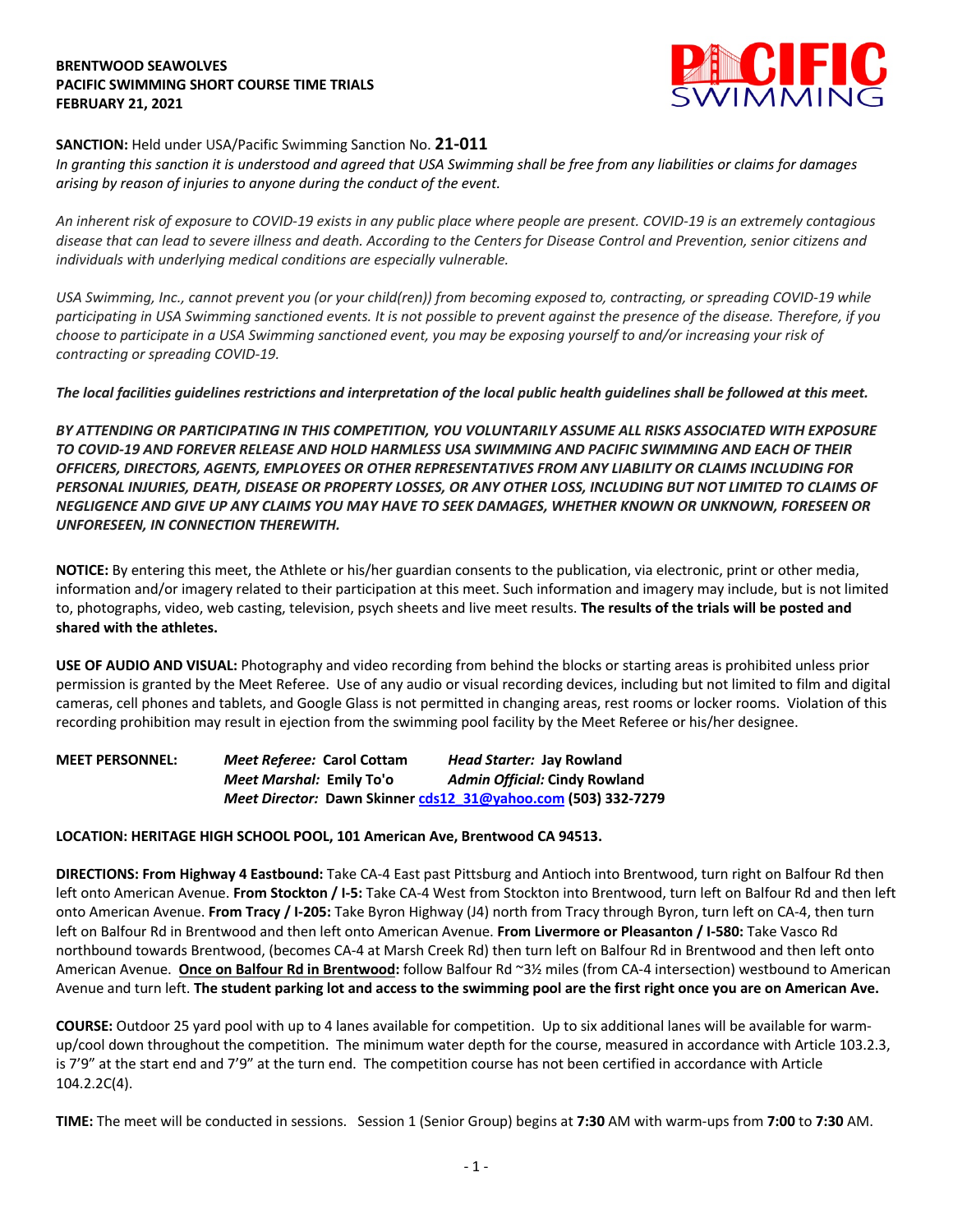The start time of additional sessions and session assignments will be communicated prior to the meet, and each session starts with a 30 min warmup, followed by the time trial events.

# **RULES:**

- Current USA and Pacific Swimming rules and warm-up procedures will govern the meet. A copy of these procedures will be posted at the Clerk-of-Course.
- All applicable adults participating in or associated with this meet, acknowledge that they are subject to the provisions of the USA Swimming Minor Athlete Abuse Prevention Policy ("MAAPP"), and that they understand that compliance with the MAAPP policy is a condition of participation in the conduct of this competition.
- All events are timed finals
- All events will swim fast to slow.
- Athletes may compete in no more than 2 events.
- All athletes ages 12 and over are eligible to enter.
- Trials will be pre-seeded.
- If local conditions warrant it, the Meet Referee, with the concurrence of the Meet Director, may require a mandatory scratch down.
- **All coaches and deck officials must wear their USA Swimming membership cards in a visible manner.**
- All athletes 18 and older must have completed the Athlete Protection Training to be allowed to compete.
- Different events and gender may swim combined in the same timed trial.

**UNACCOMPANIED ATHLETES:** Any USA Swimming Athlete-Member competing at the meet must be accompanied by a USA Swimming Member-Coach for the purposes of Athlete supervision during warm-up, competition and warm-down. If a Coach-Member of the Athlete's USA Swimming Club does not attend the meet to serve in said supervisory capacity, it is the responsibility of the Athlete or the Athlete's legal guardian to arrange for supervision by a USA Swimming Member-Coach. The Meet Director or Meet Referee may assist the Athlete in making arrangements for such supervision; however, it is recommended that such arrangements be made in advance of the meet by the Athlete's USA Swimming Club Member-Coach.

**RACING STARTS:** Athletes must be certified by a USA Swimming member-coach as being proficient in performing a racing start or must start the race in the water. It is the responsibility of the Athlete or the Athlete's legal guardian to ensure compliance with this requirement.

**RESTRICTIONS:** • Smoking and the use of other tobacco products is prohibited on the pool deck, in the locker rooms, in spectator

- seating, on standing areas and in all areas used by Athletes, during the meet and during warm-up periods.
- Sale and use of alcoholic beverages is prohibited in all areas of the meet venue.
- No glass containers are allowed in the meet venue.
- No propane heater is permitted except for snack bar/meet operations.
- All shelters must be properly secured.
- Deck Changes are prohibited.

• Destructive devices, to include but not limited to, explosive devices and equipment, firearms (open or concealed), blades, knives, mace, stun guns and blunt objects are strictly prohibited in the swimming facility and its surrounding areas. If observed, the Meet Referee or his/her designee may ask that these devices be stored safely away from the public or removed from the facility. Noncompliance may result in the reporting to law enforcement authorities and ejection from the facility. Law enforcement officers (LEO) are exempt per applicable laws.

• Operation of a drone, or any other flying apparatus, is prohibited over the venue (pools, Athlete/Coach areas, Spectator areas and open ceiling locker rooms) any time Athletes, Coaches, Officials and/or Spectators are present.

• Locker rooms will not be available. Only one restroom will be open.

• Per Contra Costa County Health requirements, masks are mandated for use by athletes when not in the water as well as officials, timers and staff in the facility. Social distancing requirements of 6 feet or more are mandatory.

• All spectators, including parents, must sit on the hill behind the cones wearing masks and practicing social distancing or outside the pool area fencing. Spectator headcount in the facility will be limited.

**ELIGIBILITY:** • Athletes must be current members of USA Swimming and enter their name and registration number on the meet entry card as they are shown on their Registration Card. If this is not done, it may be difficult to match the Athlete with the registration and times database. The meet host will check all Athlete registrations against the SWIMS database and if not found to be registered, the Meet Director shall accept the registration at the meet (a \$10 surcharge will be added to the regular registration fee). Duplicate registrations will be refunded by mail.